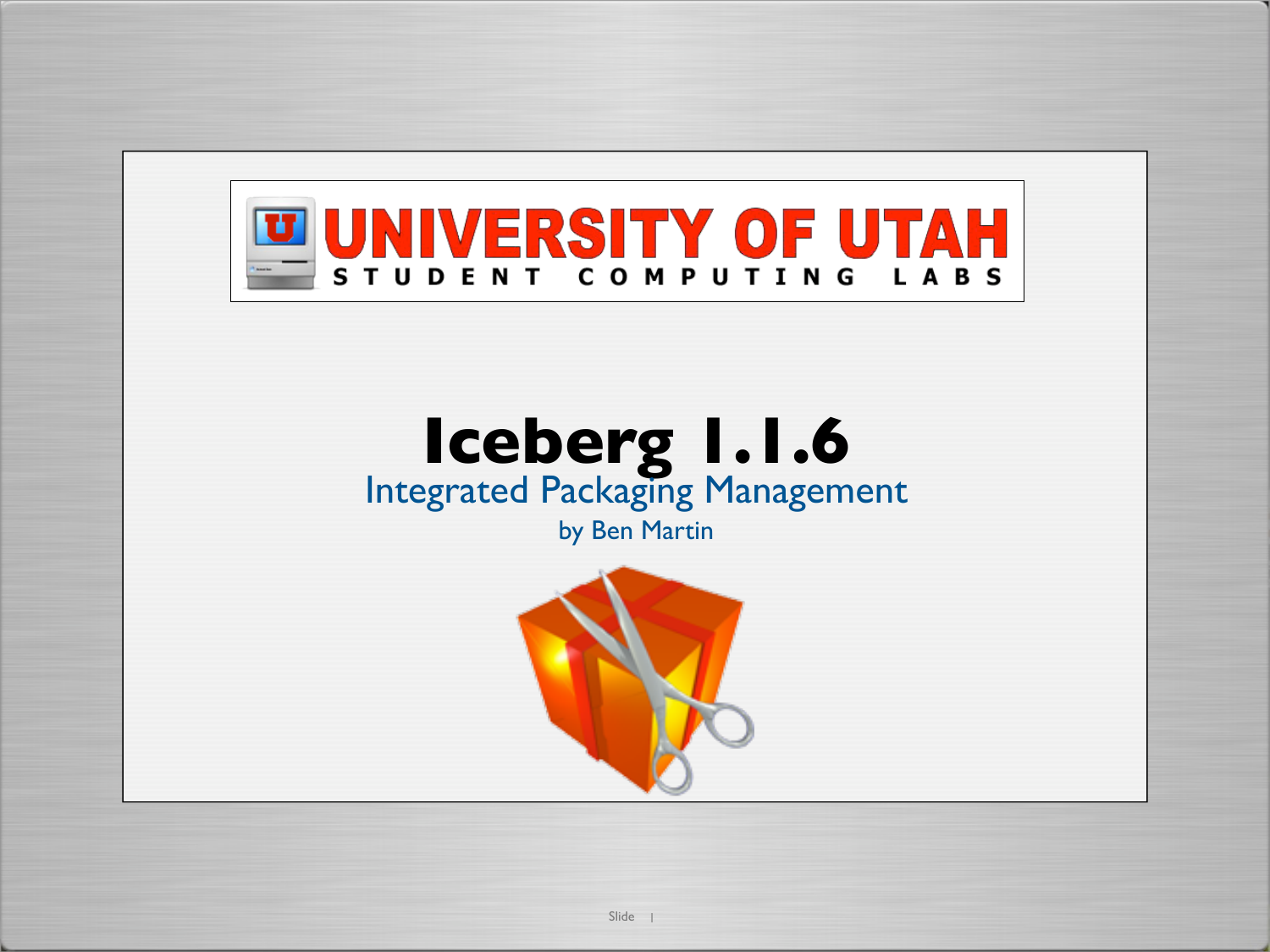### **What is it?**

**GUI for Creating Packages and** Metapackages Conforming to Mac OS X Specifications.

- Free-ware (BSD License)
- Mac-only
- Fairly good web documentation and an intuitive design lead to ease of use



Slide<sub>2</sub>

| $\mathbf{\Theta} \mathbf{\Theta} \mathbf{\Theta}$                   | Sci Finder Scholar Install          |                              |                         |
|---------------------------------------------------------------------|-------------------------------------|------------------------------|-------------------------|
| Package                                                             |                                     | <b>Attribute: S</b> Selected |                         |
| Name: SciFinder Scholar                                             |                                     |                              |                         |
|                                                                     | Relocatable<br>Install Fat Binaries | opuate mataneu canguages omy |                         |
| Documents                                                           |                                     |                              |                         |
| <b>Background Image</b>                                             |                                     |                              |                         |
| O Default                                                           |                                     |                              |                         |
| Path: A v /Volumes/Radmind Ignores/SciFinder Scho                   |                                     |                              | ※ -                     |
| Scaling: O Proportionally<br>$\bigcirc$ To Fit                      |                                     |                              |                         |
| O None                                                              |                                     |                              |                         |
| Alignment: Left Bottom                                              | ÷                                   |                              |                         |
| Welcome                                                             |                                     |                              | $\div$<br>International |
| O Default                                                           |                                     |                              |                         |
| ⊙ Path: A × /Volumes/Radmind Ignores/SciFinder Scho   $\clubsuit$ ▼ |                                     |                              |                         |
| ReadMe                                                              |                                     |                              | ÷۱<br>International     |
| O None                                                              |                                     |                              |                         |
| ⊙ Path: A - /Volumes/Radmind Ignores/SciFinder Scho   $\clubsuit$ - |                                     |                              |                         |
| License                                                             |                                     |                              | ÷۱<br>International     |
| O None                                                              |                                     |                              |                         |
| Path: A v /Volumes/Radmind Ignores/SciFinder Scho                   |                                     |                              | 요 -                     |
| $\bigcirc$ Template:                                                |                                     |                              |                         |
| Keyword                                                             | Value                               |                              |                         |
|                                                                     |                                     |                              |                         |
|                                                                     |                                     |                              |                         |
|                                                                     |                                     |                              |                         |
| Scripts                                                             |                                     |                              |                         |
|                                                                     |                                     |                              |                         |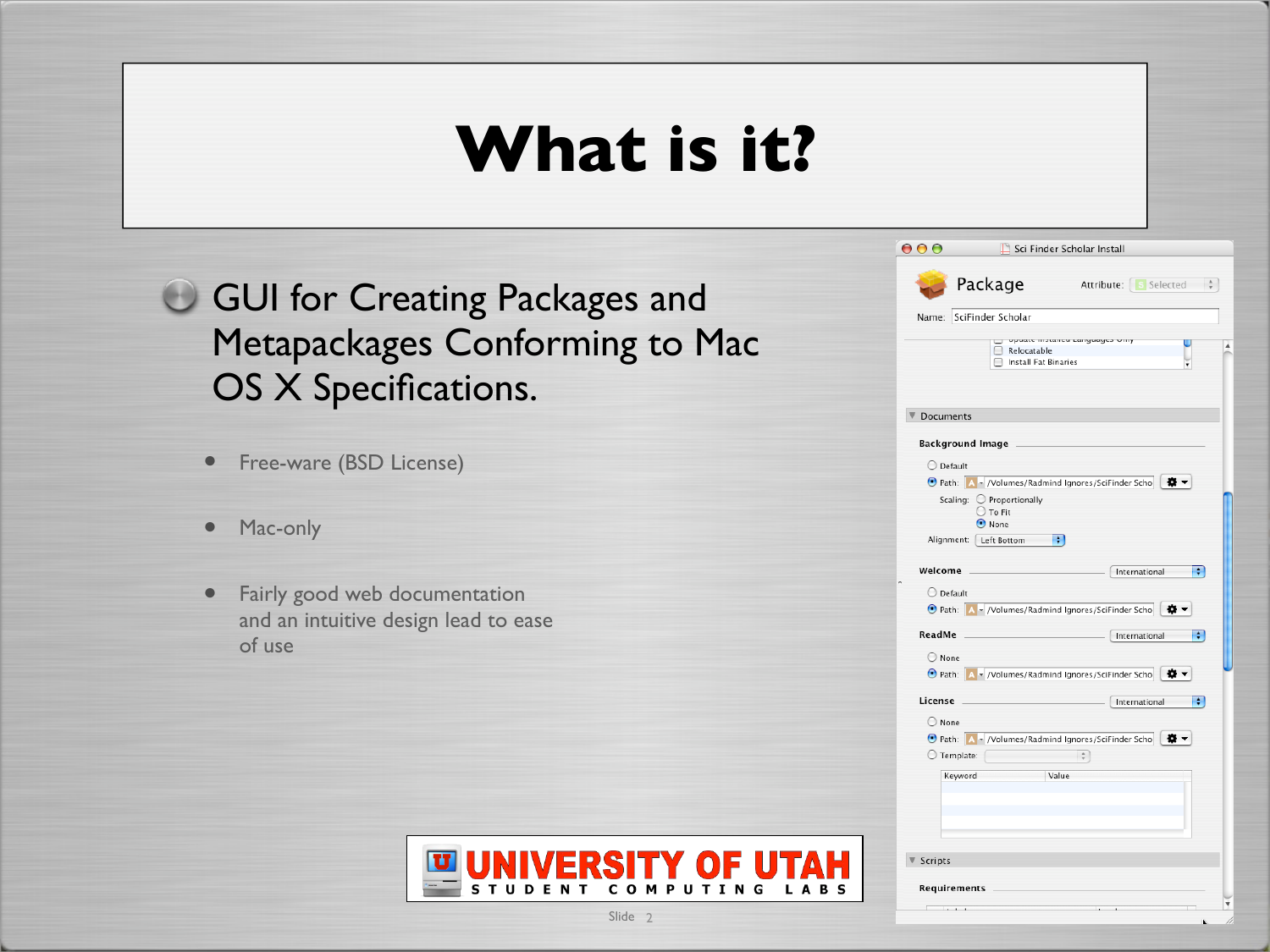# **Why use it?**

#### Customizable

- Documents (Welcome, ReadMe, License)
- Script options (preflight, post-flight, etc.)
- Custom graphics (in installer, icon)

### Use With ARD

• Push installers out to the machines you manage

### **Place Installer on Server**

• Assist your users by creating installers they can download

### **KeyServer**

• Push out installers with license/serial number info entered and have the application keyed with KeyServer

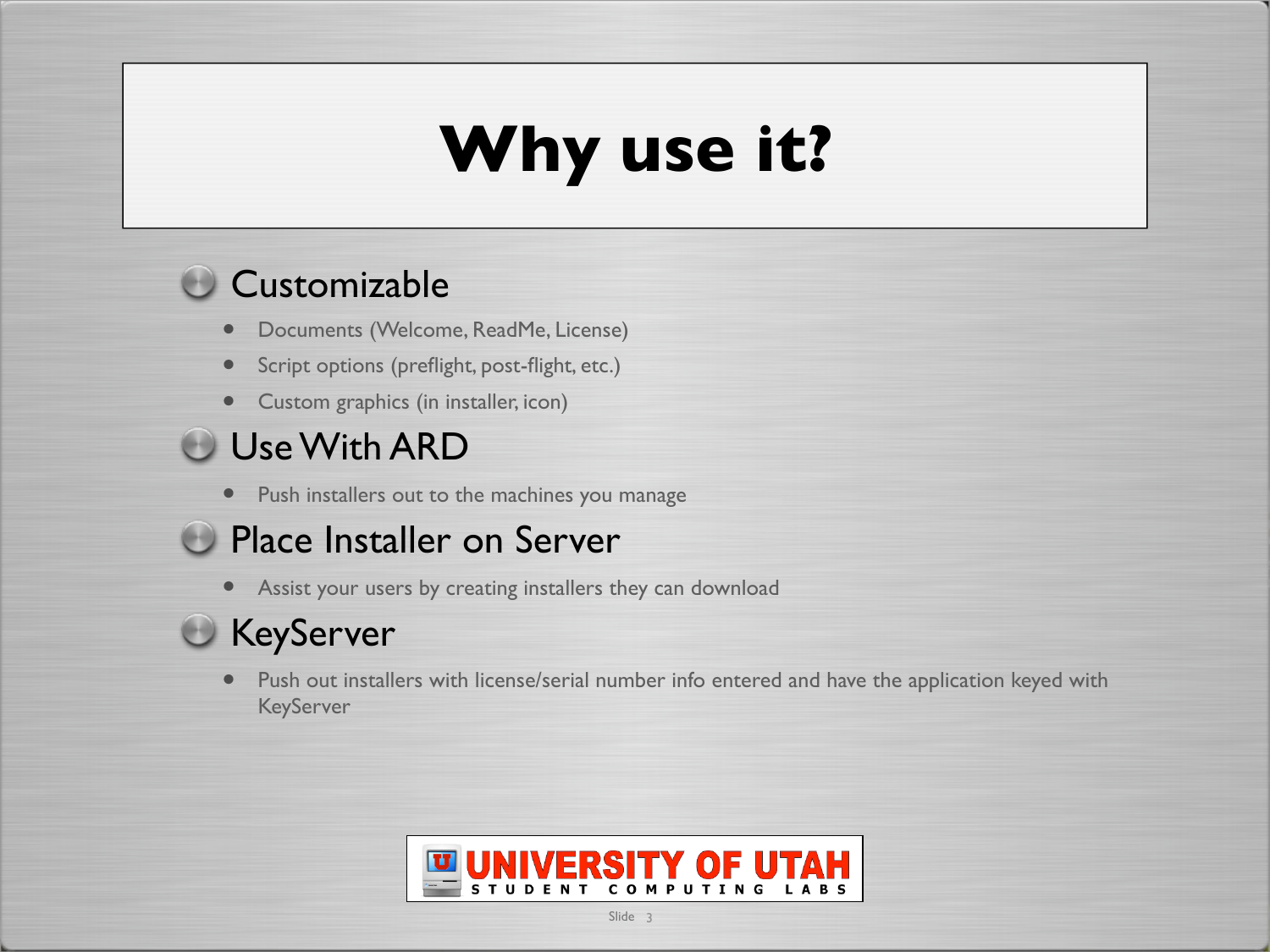# **Why use it? (cont.)**

#### **C** Repurposing Installers

• You may need auxiliary apps to do this (Pacifist, File Buddy, LogGen, Radmind)

### **Tracking What Gets Installed**

**Grouping Application Packages** 

**Installing Software For Small Groups** 

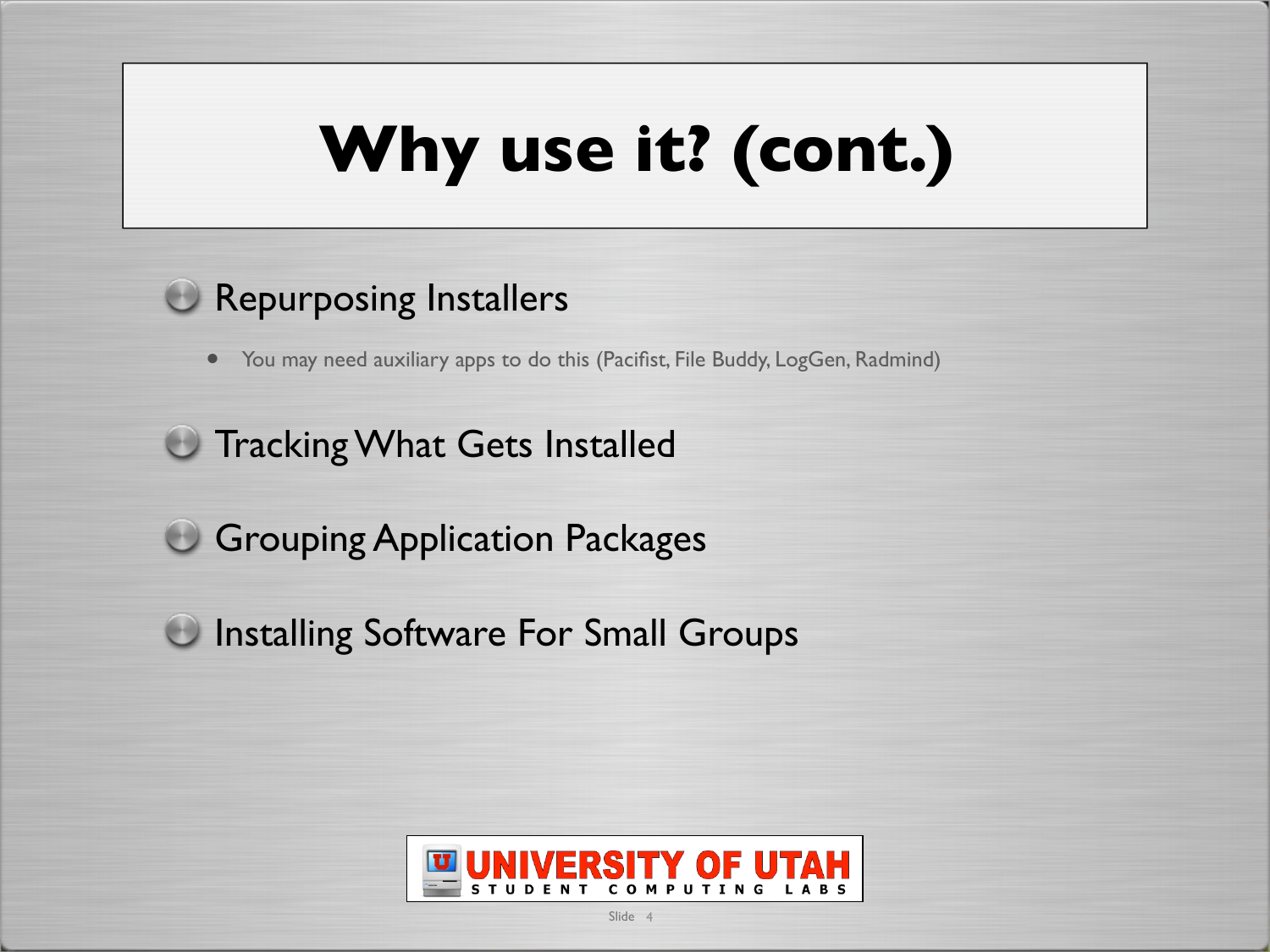# **Repackaging Auxiliary Apps**

### **Pacifist**

• Explore contents of Mac OS X .pkg files





• Create snapshots that can be used to track the changes on a disk, such as files installed by an installer. Use snapshots to uninstall applications.

### **LogGen**

• logGen is a command-line utility (for now) for detecting filesystem changes after a preference change or package installation.This is primarily useful when creating your own .pkg files so you know what you need to package.

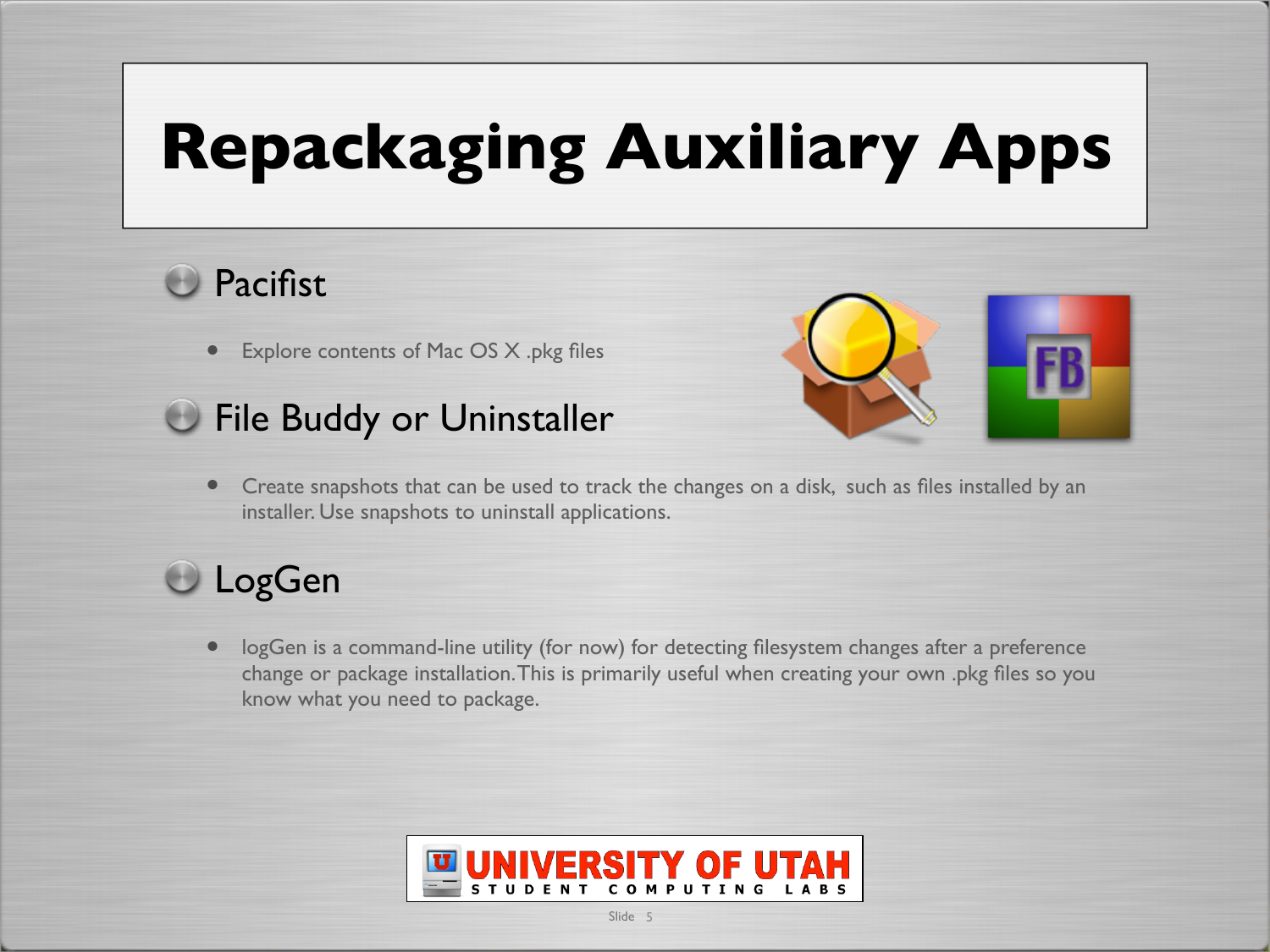# **Repackaging Auxiliary Apps (cont.)**

### **C** Radmind

- **Full setup**
	- Bring client up-to-date
	- **Install software**
	- Setup software (license & serial number)
	- **Launch Software at least twice**
	- Use Radmind tool fsdiff to find modifications
- **No Setup**
	- **Install Radmind tools**
	- Create empty command file with negative
	- Use Radmind tool fsdiff to scan file system and output to transcript
	- Add transcript to clients local command file
	- Install Software (license and serial number)
	- Launch software at least twice
	- Run fsdiff to scan system and output to transcript



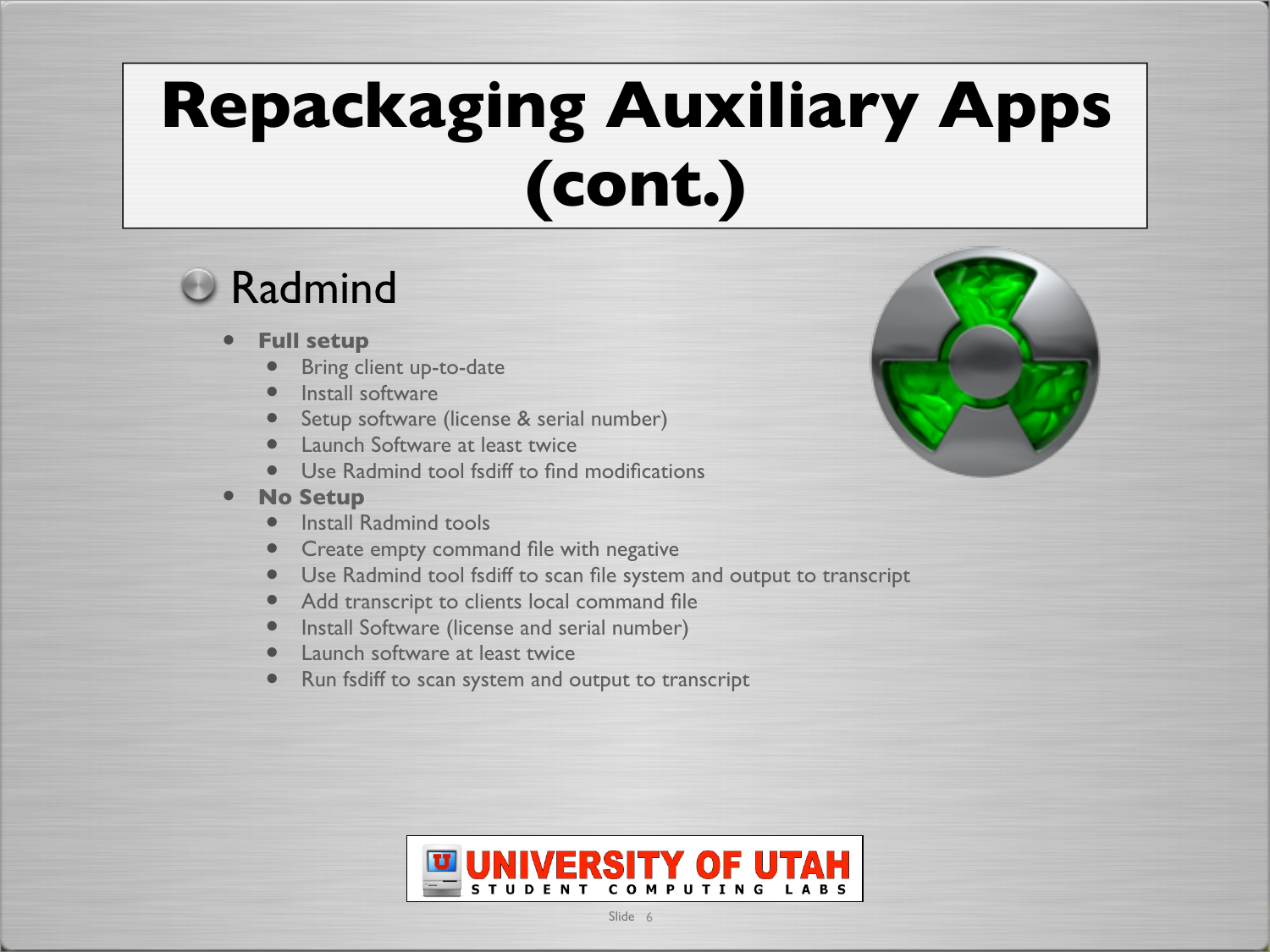### **Demos**

#### **Demo SciFinder Scholar Installer**

- Installing into user space
- Permission challenges
- Post-flight Script



### **O Demo Uninstaller**

• Limitations: File permissions and checksum.

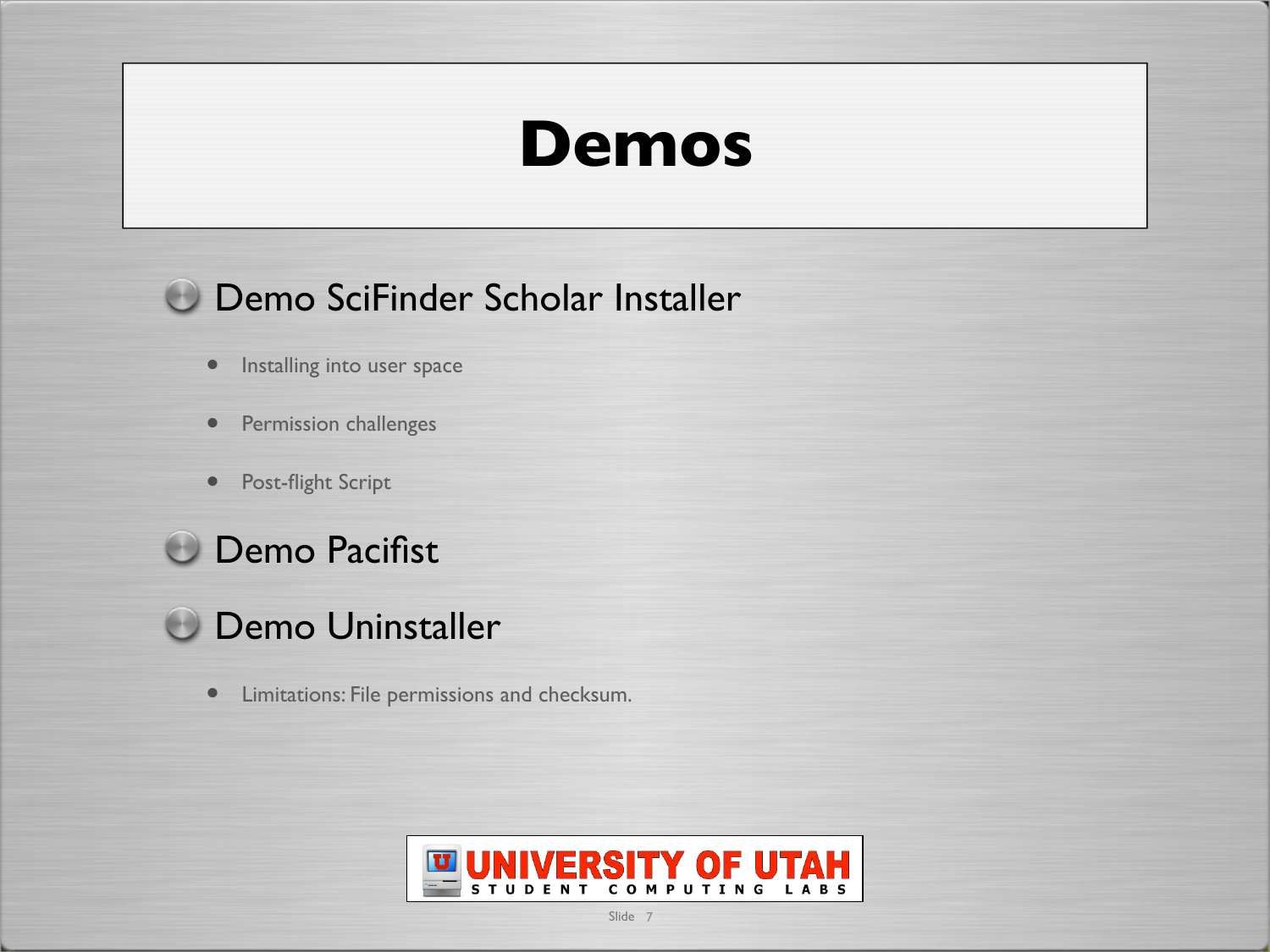### **Things to be Careful About**

(Besides Evil Dogs)

### SCRIPTS!

• Many installers are going to run preflight and post-flight scripts, which can cause trouble.

#### **Permissions**

• You don't want your installer messing up permissions of default file structure (ie /etc, /Applications, users space, etc.)

### O Is App Fully Setup?

• Many apps need to be run several times to be fully functional

#### **Dependencies**

• Application groups (Adobe apps)

**C** Know Limitations of Auxiliary Apps